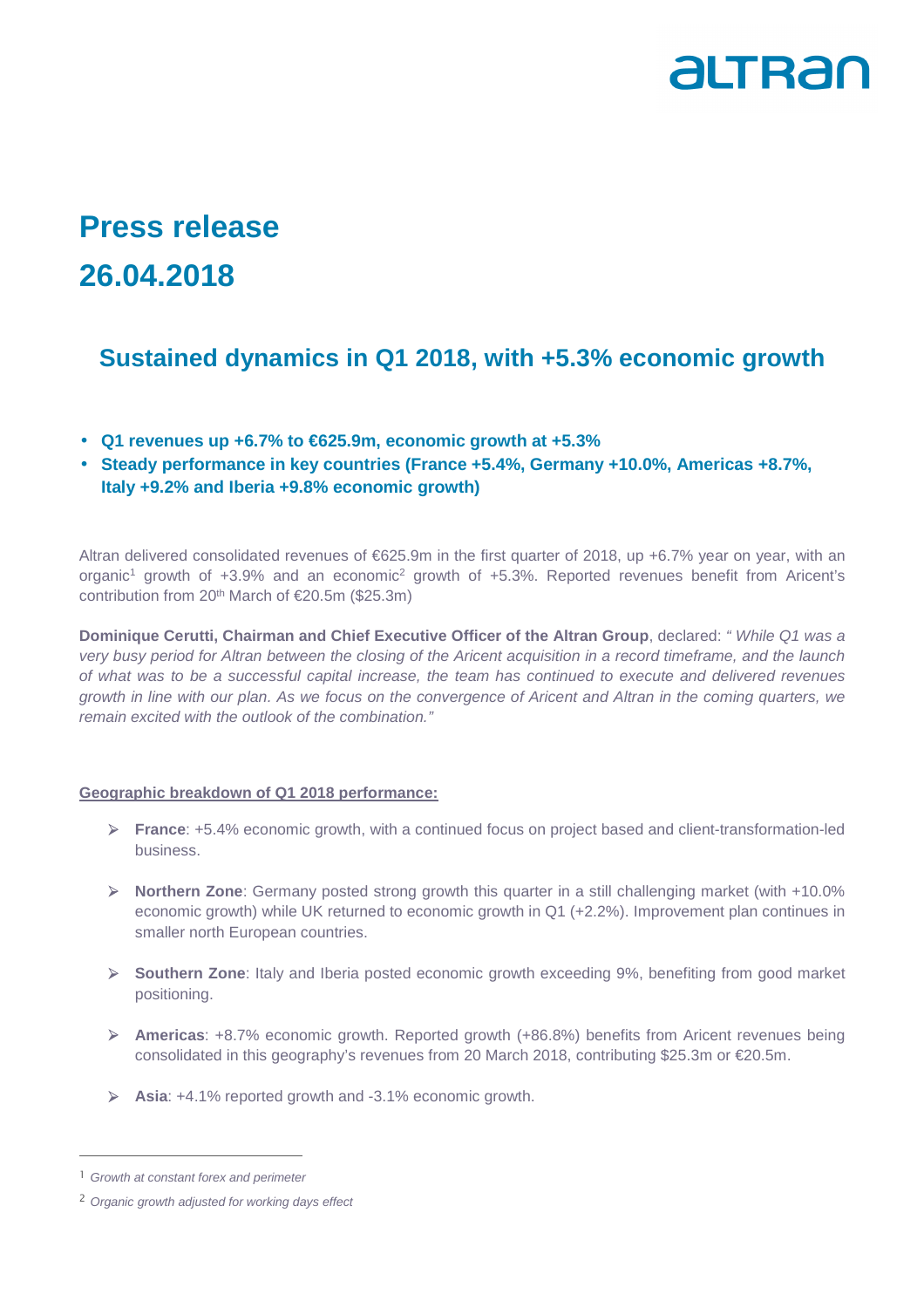# altran

| (in $\epsilon$ m)     | Q1 2018 | Q1 2017* | <b>Reported</b><br>Growth% | <b>Organic</b><br>Growth%** | <b>Economic</b><br>Growth%*** |
|-----------------------|---------|----------|----------------------------|-----------------------------|-------------------------------|
| <b>FRANCE</b>         | 250.6   | 242.9    | 3.2%                       | 3.8%                        | 5.4%                          |
| <b>NORTHERN ZONE</b>  | 190.4   | 195.0    | $-2.4%$                    | 0.9%                        | 3.7%                          |
| Germany & Austria     | 70.1    | 67.5     | 3.9%                       | 7.9%                        | 10.0%                         |
| Belgium & Netherlands | 40.5    | 44.1     | $-8.2%$                    | $-7.5%$                     | $-6.0%$                       |
| <b>UK</b>             | 55.3    | 55.9     | $-1.1%$                    | 0.3%                        | 2.2%                          |
| Scandinavia           | 16.7    | 18.8     | $-11.2%$                   | $-0.6%$                     | 1.0%                          |
| Switzerland           | 7.8     | 8.7      | $-10.3%$                   | $-2.3%$                     | 0.9%                          |
| <b>SOUTHERN ZONE</b>  | 120.6   | 111.2    | 8.5%                       | 8.5%                        | 9.7%                          |
| Italy                 | 58.2    | 53.3     | 9.2%                       | 9.2%                        | 9.2%                          |
| <b>Iberia</b>         | 62.4    | 57.9     | 7.8%                       | 7.8%                        | 9.8%                          |
| <b>AMERICAS</b>       | 56.6    | 30.3     | 86.8%                      | 8.3%                        | 8.7%                          |
|                       |         |          |                            |                             |                               |
| <b>ASIA (China)</b>   | 7.7     | 7.4      | 4.1%                       | $-3.1%$                     | $-3.1%$                       |
| <b>TOTAL</b>          | 625.9   | 586.8    | 6.7%                       | 3.9%                        | 5.3%                          |

Figures for Q1 2017 have been restated to factor: (i) implementation of IFRS 15, (ii) discontinuation of US utilities business (IFRS5) and (iii) reclassification of Luxemburg revenues from Benelux to France and of Romania revenues from Italy to Germany / Austria

\* Growth at constant forex and perimeter

\*\* Organic growth adjusted for working days effect

## Trends in staff levels

As of 31 March 2018, total headcount of the Altran group was 45,011 employees following the closing of Aricent, compared with 33,665 at 31 December 2017 and 30,296 at 31 March 2017. Aricent headcount as of 31 March 2018 was 10,920.

### Financial calendar

27 April 2018: Annual General Meeting 28 June 2018: Investor Day (London) 6 September 2018: First-half results 26 October 2018: Q3 2018 revenues

**A conference call for investors will be held on Thursday April 26 at 9:00 am Paris time (CET)** 

**Telephone numbers:** +33172727403 or +442071943759

**Confirmation Code:**99076950#